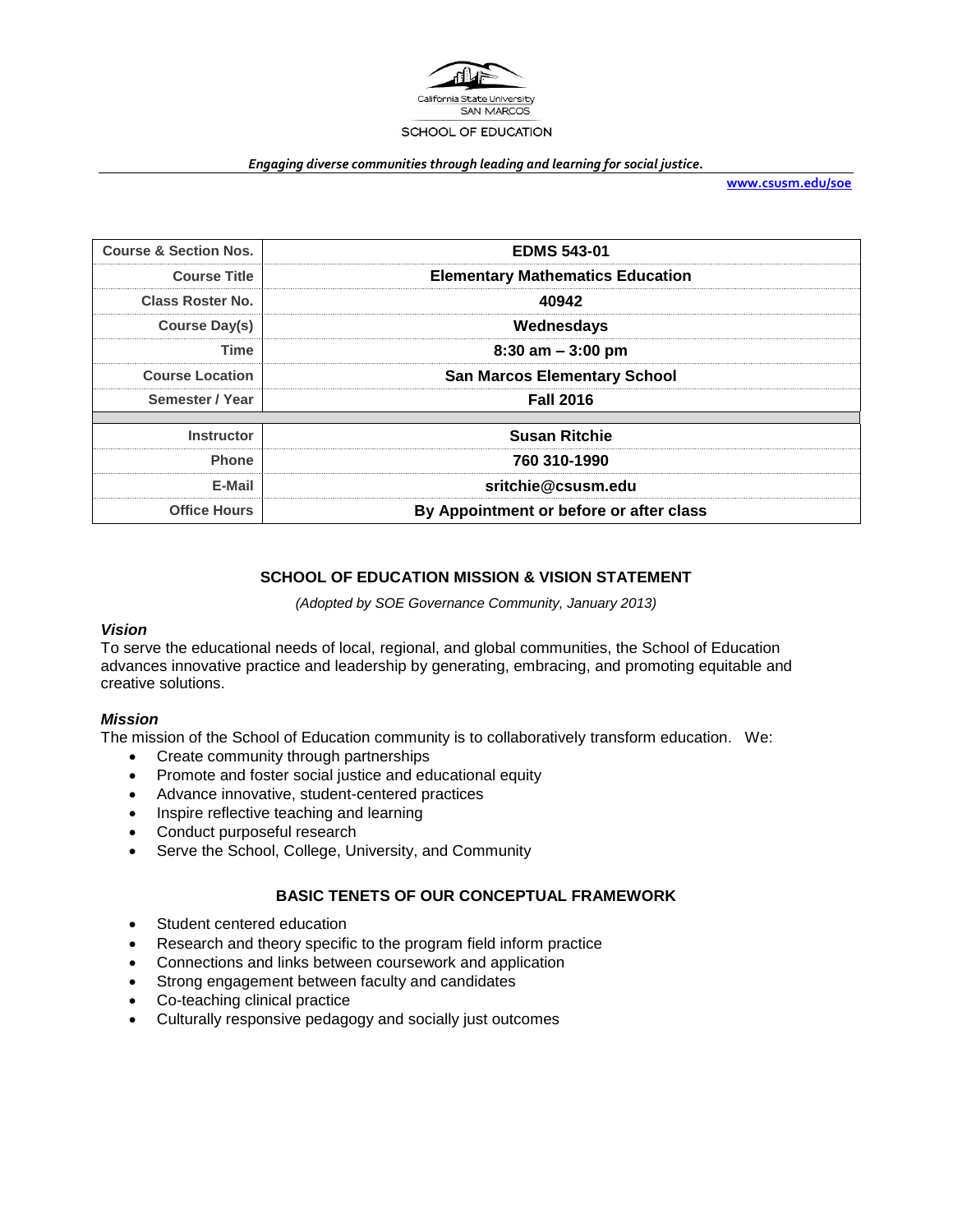## **COURSE DESCRIPTION**

This course focuses on curriculum development, methods, techniques, materials, planning, organization, and assessment in various elementary school curricula, and curriculum integration in mathematics. Methods of cross-cultural language and academic development will be integrated into the course. *Requires participation/observation in the public schools*.

### **Course Prerequisites**

Admission to the Multiple Subject Credential Program.

### **Course Objectives**

Learning to teach mathematics well is challenging and, therefore, this course is but one stage in your process of becoming a mathematics teacher. We are expected to: (a) increase our skills of listening to students and asking questions, (b) develop an understanding of children's content specific thinking, (c) develop strategies to create a classroom environment that promotes the investigation and growth of mathematical ideas and to ensure the success of all students in multicultural settings, (d) deepen our understanding of the mathematics taught at the elementary school level, including such topics as place value, base systems, number theory, fractions, proportions, statistics, and algebra, (e) develop an understanding of the current issues and best practices in mathematics education, (f) develop a familiarity with the Common Core State Standards, (g) understand the nature, purposes, and application of mathematics assessment and its relationship with curriculum, teaching, and learning, and (h) learn to teach content specific concepts using effective and appropriate strategies, including the educational use of technology.

### **REQUIRED TEXTS, MATERIALS AND/OR ACCOUNTS**

### **Required Texts**

▪ Kamii, C. (2000). *Young children reinvent arithmetic: Implications of Piaget's theory* (2nd Ed.). New York: Teachers College Press. ISBN-13: 978-0807739044.

### **On-line Texts/Resources**

- California Department of Education (2010). *California common core state standards for mathematics*. Sacramento, CA: Author.<http://www.cde.ca.gov/ci/cc/>(PDF, free download)
- California Department of Education (2016). *2016 Mathematics Frameworks Chapters-Curriculum Frameworks.* Sacramento, CA: Author. <http://www.cde.ca.gov/ci/ma/cf/mathfwchapters.asp> (PDF, free download)
- National Council of Teachers of Mathematics (NCTM) (2014). *Principles to actions: Ensuring mathematics success for all*. Reston, VA: Author.<http://www.nctm.org/PrinciplestoActions/> (eBook/PDF \$5 or print edition \$29)
- Selected chapters in Van de Walle, J. A., Karp, K. M., & Bay-Williams, J. M. (2013). *Elementary and middle school mathematics: Teaching developmentally* (8th ed.). Boston: Allyn & Bacon
- Several other readings are required and will be available for download.

## **Recommended Texts**

- Burns, M. (2007). *About teaching mathematics: A K-8 resource* (3rd Ed.). Sausalito, CA: Math Solutions Publications.
- Carpenter, T. P., Fennema, E., Franke, M. L., Levi, L., & Empson, S. B. (1999). *Children's mathematics: Cognitively guided instruction*. Portsmouth, NH: Heinemann.
- Empson, S. B., & Levi, L. (2011). *Extending children's mathematics: Fractions and decimals*. Portsmouth, NH: Heinemann.
- Parrish, Sherry (2010). *Number Talks: Helping children build mental math and computational strategies.* Sausalito, CA: Math Solutions Publications.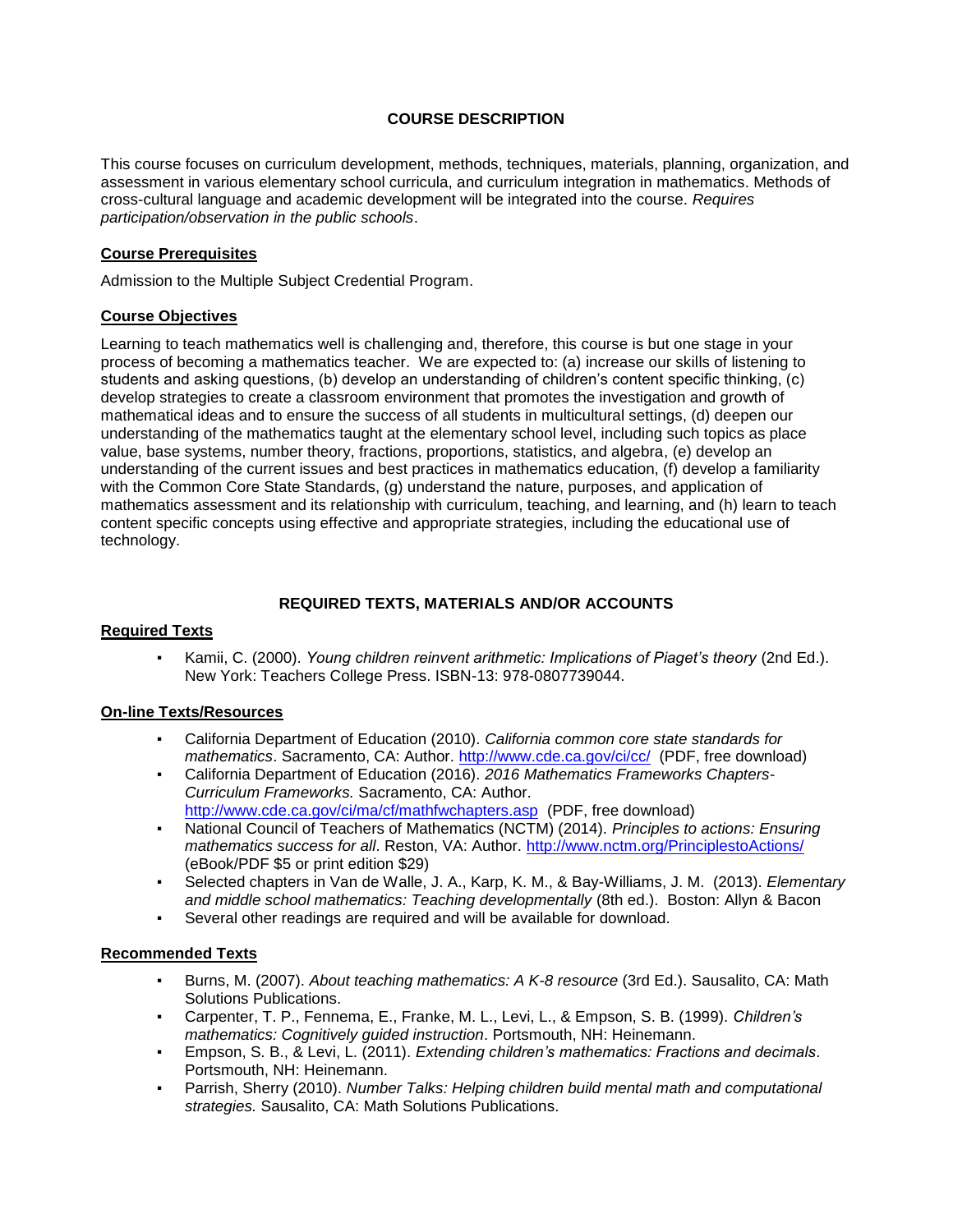## **Cougar Courses**

The course materials and assignments are posted at Cougar Courses, access from [https://cc.csusm.edu/.](https://cc.csusm.edu/)

## **COURSE AND PROGRAM LEARNING OUTCOMES**

Upon successful completion of this course, teacher candidates will demonstrate the course objectives listed above. Teacher candidates will also complete other courses, clinical practice, and additional requirements for the credential program. Upon successful completion of the program, teacher candidates will demonstrate the following competencies and dispositions:

### **Authorization to Teach English Learners**

This credential program has been specifically designed to prepare teachers for the diversity of languages often encountered in California public school classrooms. The authorization to teach English learners is met through the infusion of content and experiences within the credential program, as well as additional coursework. Candidates successfully completing this program receive a credential with authorization to teach English learners. *(Approved by CCTC in SB 2042 Program Standards, August 02)*

## **Teacher Performance Expectation (TPE) Competencies**

The course objectives, assignments, and assessments have been aligned with the CTC standards for Multiple Subject Credential. This course is designed to help teachers seeking a California teaching credential to develop the skills, knowledge, and attitudes necessary to assist schools and district in implementing effective programs for all students. The successful candidate will be able to merge theory and practice in order to realize a comprehensive and extensive educational program for all students. You will be required to formally address the following TPEs in this course:

- TPE 1a-Subject Specific Pedagogical Skills for MS Teaching (Mathematics)
- TPE 2-Monitoring Student Learning During Instruction

### **Teacher Performance Assessment**

Beginning July 1, 2008 all California credential candidates must successfully complete a state-approved Teacher Performance Assessment (TPA), as part of the credential program of preparation. During the 2015- 16 academic year the CSUSM credential programs will use either the CalTPA (California Teacher Performance Assessment) or the edTPA (Educative Teacher Performance Assessment).

### **edTPA**

Beginning in fall 2015, for newly entering initial candidates, the CSUSM assessment system is the edTPA. To assist with your successful completion of the edTPA, a capstone class is part of your curriculum. In this class edTPA related questions and logistical concerns are addressed. Additional support materials are available on the edTPA website: [http://www.edtpa.com/PageView.aspx?f=GEN\\_Candidates.html](http://www.edtpa.com/PageView.aspx?f=GEN_Candidates.html)

Additionally, to support your success in your credential program and with TPA, SOE classes use common pedagogical language, lesson plans (lesson designs), and unit plans (unit designs).

## **Expected Dispositions for the Education Profession**

Education is a profession that has, at its core, certain dispositional attributes that must be acquired and developed. Teaching and working with learners of all ages requires not only specific content knowledge and pedagogical skills, but positive attitudes about multiple dimensions of the profession. The School of Education has identified six dispositions that must be evident in teacher candidates: social justice and equity, collaboration, critical thinking, professional ethics, reflective teaching and learning, and life-long learning. These dispositions have observable actions that will be assessed throughout the preparation program. For each dispositional element, there are three levels of performance - *unacceptable*, *initial target*, and *advanced target*. The description and rubric for the three levels of performance offer measurable behaviors and examples.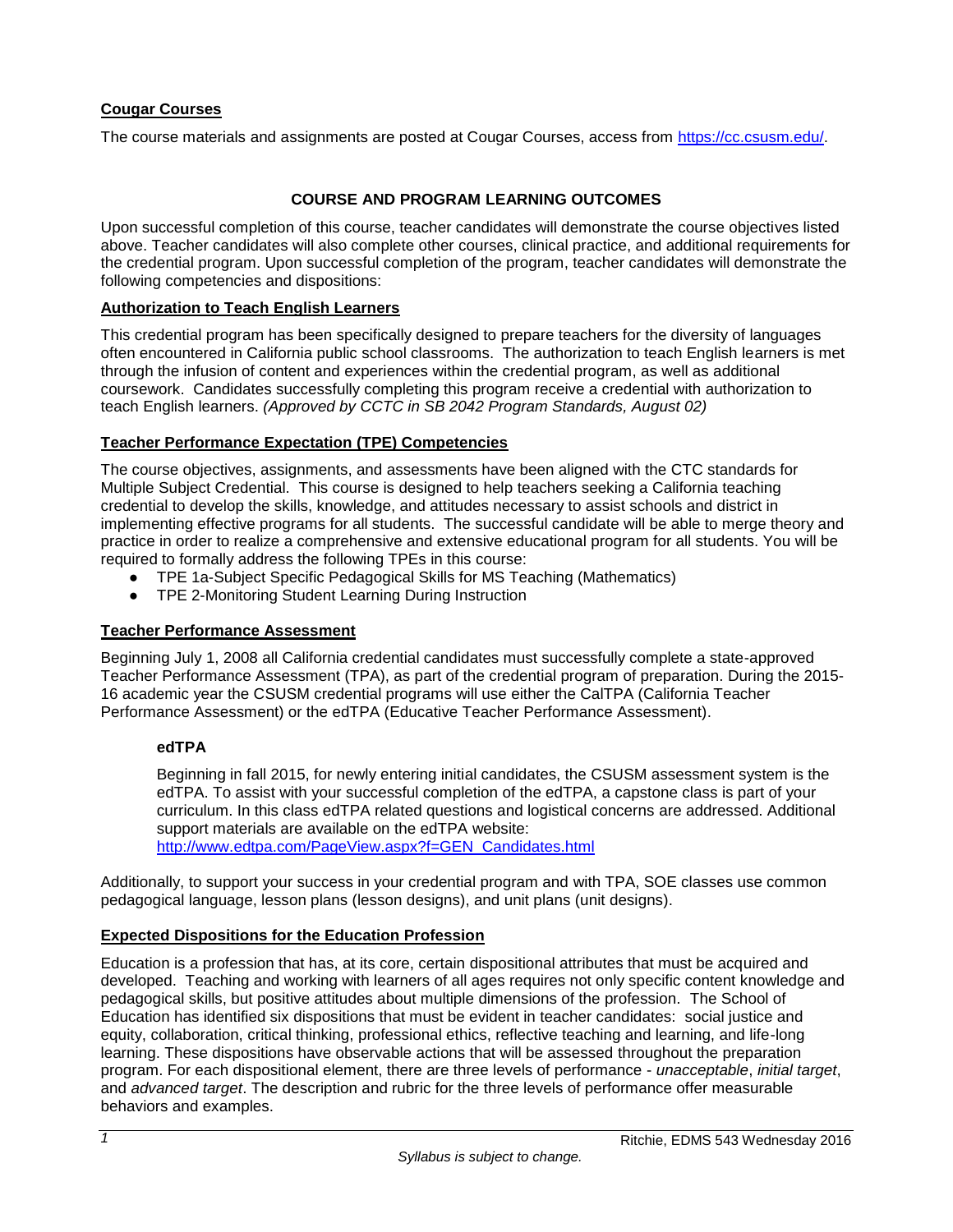The assessment is designed to provide candidates with ongoing feedback for their growth in professional dispositions and includes a self-assessment by the candidate. The dispositions and rubric are presented, explained and assessed in one or more designated courses in each program as well as in clinical practice. Based upon assessment feedback candidates will compose a reflection that becomes part of the candidate's Teaching Performance Expectation portfolio. Candidates are expected to meet the level of *initial target* during the program.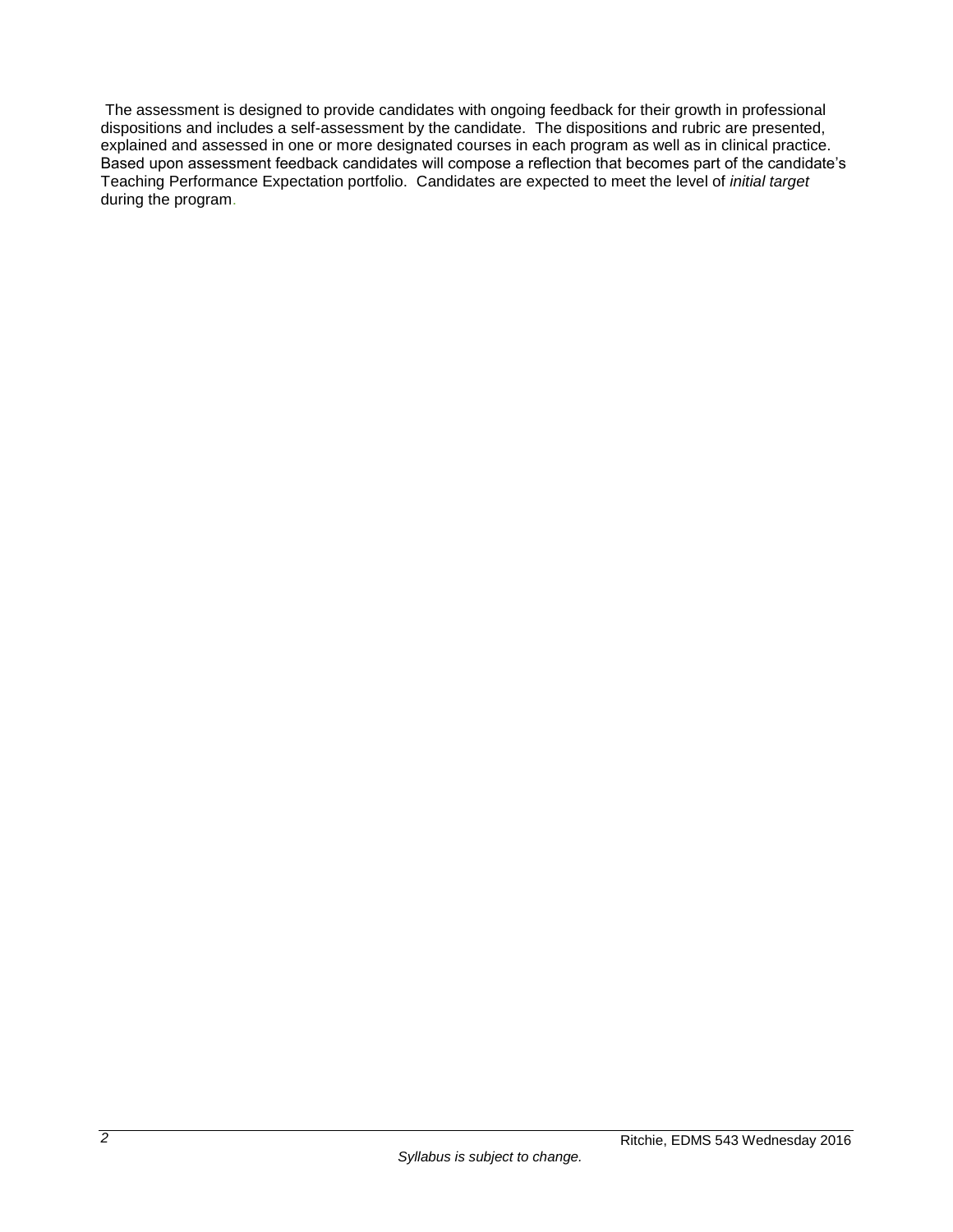# **SCHEDULE/COURSE OUTLINE**

The dynamic nature of teaching and learning makes it hard to establish a set schedule. Please note that modifications will likely to occur at the discretion of the instructor.

| <b>Read Course syllabus</b><br>8/31<br>1. Introduction to Mathematics Education<br>8/31 in class<br>Session 1<br>-Course Overview<br>- What are characteristics of an effective math classroom?<br>2. Building a math learning community<br>- What does it mean to "do mathematics"?<br>Session 2<br>Read Kamii, ch 8-9<br>- Students' thinking in math: Clinical interviews<br>9/7 in class<br>9/7<br>3. Standards & Framework<br><b>Reflection 1 on</b><br>Session 3<br><b>Framework</b><br>- Unpacking California State Standards<br>-California Mathematics Framework<br><b>CA Framework: Grade</b><br>4. Challenging students with rich math tasks<br>Session 4<br>level chapter<br>9/7 online<br>Math autobiography<br>- Number Talks<br>- MLA<br>Kamii, ch 1-3<br>9/14<br>5. Challenging students with rich math tasks<br><b>Reflection 2</b><br>9/14 in class<br>Session 5<br>- Different levels of cognitive demand of math tasks<br>Van de Walle et al. ch 3<br>- Learning centers<br>6. Lesson design: Teaching through problem solving (1)<br>- The art of listening to students and asking good<br>Session 6<br>questions<br>- Designing & selecting math tasks for higher-order thinking<br><b>Reflection 3</b><br>9/21 in class<br>7. Lesson design: Teaching through problem solving (2)<br>9/21<br>Session 7<br>- Designing problem-based lessons<br>Van de Walle et al. ch 4<br>- Connecting instruction to assessment<br>Lesson plan workshop: Bring ideas & materials<br>8. Children's number sense: Intro to C G I<br>online<br><b>MLA video &amp; reflection</b><br>- What are some types and structures of math problems?<br>(if ready)<br>Session 8<br>How do we help children develop number sense?<br><b>MLA team 1 presentation</b><br>9/21 on-line<br><b>Student Interview 1</b><br>Kamii, ch 4-7<br>9/28<br>9. Developing understanding in computation<br>Session 9<br>- How do we help students develop a conceptual<br>Lesson draft for review:<br>9/28 in class<br>understanding of operations on numbers?<br>10. Lesson presentations and discussion<br>peer & turn in<br>Session 10<br>- How can we maintain the intended cognitive level of a<br><b>MLA video &amp; reflection</b><br>online<br>math task? How do we collect evidence of learning as a<br>means for in-depth reflection on the effectiveness of<br>(if ready)<br>instructional strategies?<br><b>MLA team 2 presentation</b><br>10/5 in class<br>10/5<br>11. Developing children's understanding of fractions<br>Empson (2011) ch 1-2<br><b>Reflection 4</b><br>Session 11<br>- How do we help students construct understand of<br>fractions?<br>10/5 online<br><b>MLA team 3 presentation</b><br>All MLA video's<br>&reflection<br>Session 12<br>12. Using tools/technology for developing number sense<br>and place-value concepts<br>- How do we provide opportunities for hands-on<br>Kamii, ch 12, 13<br>explorations of mathematics?<br><b>MLA team 4 presentation</b><br>10/12<br>13 & 14. Online session: Complete the online modules in<br><b>10/14 online</b><br>Online session 13 | <b>Date</b> | <b>Topic</b> | Assignment (if any) | <b>Due Date</b> |
|-------------------------------------------------------------------------------------------------------------------------------------------------------------------------------------------------------------------------------------------------------------------------------------------------------------------------------------------------------------------------------------------------------------------------------------------------------------------------------------------------------------------------------------------------------------------------------------------------------------------------------------------------------------------------------------------------------------------------------------------------------------------------------------------------------------------------------------------------------------------------------------------------------------------------------------------------------------------------------------------------------------------------------------------------------------------------------------------------------------------------------------------------------------------------------------------------------------------------------------------------------------------------------------------------------------------------------------------------------------------------------------------------------------------------------------------------------------------------------------------------------------------------------------------------------------------------------------------------------------------------------------------------------------------------------------------------------------------------------------------------------------------------------------------------------------------------------------------------------------------------------------------------------------------------------------------------------------------------------------------------------------------------------------------------------------------------------------------------------------------------------------------------------------------------------------------------------------------------------------------------------------------------------------------------------------------------------------------------------------------------------------------------------------------------------------------------------------------------------------------------------------------------------------------------------------------------------------------------------------------------------------------------------------------------------------------------------------------------------------------------------------------------------------------------------------------------------------------------------------------------------------------------------------------------------------------------------------------------------------------------------------------------------------------------------------------------------------------------|-------------|--------------|---------------------|-----------------|
|                                                                                                                                                                                                                                                                                                                                                                                                                                                                                                                                                                                                                                                                                                                                                                                                                                                                                                                                                                                                                                                                                                                                                                                                                                                                                                                                                                                                                                                                                                                                                                                                                                                                                                                                                                                                                                                                                                                                                                                                                                                                                                                                                                                                                                                                                                                                                                                                                                                                                                                                                                                                                                                                                                                                                                                                                                                                                                                                                                                                                                                                                                 |             |              |                     |                 |
|                                                                                                                                                                                                                                                                                                                                                                                                                                                                                                                                                                                                                                                                                                                                                                                                                                                                                                                                                                                                                                                                                                                                                                                                                                                                                                                                                                                                                                                                                                                                                                                                                                                                                                                                                                                                                                                                                                                                                                                                                                                                                                                                                                                                                                                                                                                                                                                                                                                                                                                                                                                                                                                                                                                                                                                                                                                                                                                                                                                                                                                                                                 |             |              |                     |                 |
|                                                                                                                                                                                                                                                                                                                                                                                                                                                                                                                                                                                                                                                                                                                                                                                                                                                                                                                                                                                                                                                                                                                                                                                                                                                                                                                                                                                                                                                                                                                                                                                                                                                                                                                                                                                                                                                                                                                                                                                                                                                                                                                                                                                                                                                                                                                                                                                                                                                                                                                                                                                                                                                                                                                                                                                                                                                                                                                                                                                                                                                                                                 |             |              |                     |                 |
|                                                                                                                                                                                                                                                                                                                                                                                                                                                                                                                                                                                                                                                                                                                                                                                                                                                                                                                                                                                                                                                                                                                                                                                                                                                                                                                                                                                                                                                                                                                                                                                                                                                                                                                                                                                                                                                                                                                                                                                                                                                                                                                                                                                                                                                                                                                                                                                                                                                                                                                                                                                                                                                                                                                                                                                                                                                                                                                                                                                                                                                                                                 |             |              |                     |                 |
|                                                                                                                                                                                                                                                                                                                                                                                                                                                                                                                                                                                                                                                                                                                                                                                                                                                                                                                                                                                                                                                                                                                                                                                                                                                                                                                                                                                                                                                                                                                                                                                                                                                                                                                                                                                                                                                                                                                                                                                                                                                                                                                                                                                                                                                                                                                                                                                                                                                                                                                                                                                                                                                                                                                                                                                                                                                                                                                                                                                                                                                                                                 |             |              |                     |                 |
|                                                                                                                                                                                                                                                                                                                                                                                                                                                                                                                                                                                                                                                                                                                                                                                                                                                                                                                                                                                                                                                                                                                                                                                                                                                                                                                                                                                                                                                                                                                                                                                                                                                                                                                                                                                                                                                                                                                                                                                                                                                                                                                                                                                                                                                                                                                                                                                                                                                                                                                                                                                                                                                                                                                                                                                                                                                                                                                                                                                                                                                                                                 |             |              |                     |                 |
|                                                                                                                                                                                                                                                                                                                                                                                                                                                                                                                                                                                                                                                                                                                                                                                                                                                                                                                                                                                                                                                                                                                                                                                                                                                                                                                                                                                                                                                                                                                                                                                                                                                                                                                                                                                                                                                                                                                                                                                                                                                                                                                                                                                                                                                                                                                                                                                                                                                                                                                                                                                                                                                                                                                                                                                                                                                                                                                                                                                                                                                                                                 |             |              |                     |                 |
|                                                                                                                                                                                                                                                                                                                                                                                                                                                                                                                                                                                                                                                                                                                                                                                                                                                                                                                                                                                                                                                                                                                                                                                                                                                                                                                                                                                                                                                                                                                                                                                                                                                                                                                                                                                                                                                                                                                                                                                                                                                                                                                                                                                                                                                                                                                                                                                                                                                                                                                                                                                                                                                                                                                                                                                                                                                                                                                                                                                                                                                                                                 |             |              |                     |                 |
|                                                                                                                                                                                                                                                                                                                                                                                                                                                                                                                                                                                                                                                                                                                                                                                                                                                                                                                                                                                                                                                                                                                                                                                                                                                                                                                                                                                                                                                                                                                                                                                                                                                                                                                                                                                                                                                                                                                                                                                                                                                                                                                                                                                                                                                                                                                                                                                                                                                                                                                                                                                                                                                                                                                                                                                                                                                                                                                                                                                                                                                                                                 |             |              |                     |                 |
|                                                                                                                                                                                                                                                                                                                                                                                                                                                                                                                                                                                                                                                                                                                                                                                                                                                                                                                                                                                                                                                                                                                                                                                                                                                                                                                                                                                                                                                                                                                                                                                                                                                                                                                                                                                                                                                                                                                                                                                                                                                                                                                                                                                                                                                                                                                                                                                                                                                                                                                                                                                                                                                                                                                                                                                                                                                                                                                                                                                                                                                                                                 |             |              |                     |                 |
|                                                                                                                                                                                                                                                                                                                                                                                                                                                                                                                                                                                                                                                                                                                                                                                                                                                                                                                                                                                                                                                                                                                                                                                                                                                                                                                                                                                                                                                                                                                                                                                                                                                                                                                                                                                                                                                                                                                                                                                                                                                                                                                                                                                                                                                                                                                                                                                                                                                                                                                                                                                                                                                                                                                                                                                                                                                                                                                                                                                                                                                                                                 |             |              |                     |                 |
|                                                                                                                                                                                                                                                                                                                                                                                                                                                                                                                                                                                                                                                                                                                                                                                                                                                                                                                                                                                                                                                                                                                                                                                                                                                                                                                                                                                                                                                                                                                                                                                                                                                                                                                                                                                                                                                                                                                                                                                                                                                                                                                                                                                                                                                                                                                                                                                                                                                                                                                                                                                                                                                                                                                                                                                                                                                                                                                                                                                                                                                                                                 |             |              |                     |                 |
|                                                                                                                                                                                                                                                                                                                                                                                                                                                                                                                                                                                                                                                                                                                                                                                                                                                                                                                                                                                                                                                                                                                                                                                                                                                                                                                                                                                                                                                                                                                                                                                                                                                                                                                                                                                                                                                                                                                                                                                                                                                                                                                                                                                                                                                                                                                                                                                                                                                                                                                                                                                                                                                                                                                                                                                                                                                                                                                                                                                                                                                                                                 |             |              |                     |                 |
|                                                                                                                                                                                                                                                                                                                                                                                                                                                                                                                                                                                                                                                                                                                                                                                                                                                                                                                                                                                                                                                                                                                                                                                                                                                                                                                                                                                                                                                                                                                                                                                                                                                                                                                                                                                                                                                                                                                                                                                                                                                                                                                                                                                                                                                                                                                                                                                                                                                                                                                                                                                                                                                                                                                                                                                                                                                                                                                                                                                                                                                                                                 |             |              |                     |                 |
|                                                                                                                                                                                                                                                                                                                                                                                                                                                                                                                                                                                                                                                                                                                                                                                                                                                                                                                                                                                                                                                                                                                                                                                                                                                                                                                                                                                                                                                                                                                                                                                                                                                                                                                                                                                                                                                                                                                                                                                                                                                                                                                                                                                                                                                                                                                                                                                                                                                                                                                                                                                                                                                                                                                                                                                                                                                                                                                                                                                                                                                                                                 |             |              |                     |                 |
|                                                                                                                                                                                                                                                                                                                                                                                                                                                                                                                                                                                                                                                                                                                                                                                                                                                                                                                                                                                                                                                                                                                                                                                                                                                                                                                                                                                                                                                                                                                                                                                                                                                                                                                                                                                                                                                                                                                                                                                                                                                                                                                                                                                                                                                                                                                                                                                                                                                                                                                                                                                                                                                                                                                                                                                                                                                                                                                                                                                                                                                                                                 |             |              |                     |                 |
|                                                                                                                                                                                                                                                                                                                                                                                                                                                                                                                                                                                                                                                                                                                                                                                                                                                                                                                                                                                                                                                                                                                                                                                                                                                                                                                                                                                                                                                                                                                                                                                                                                                                                                                                                                                                                                                                                                                                                                                                                                                                                                                                                                                                                                                                                                                                                                                                                                                                                                                                                                                                                                                                                                                                                                                                                                                                                                                                                                                                                                                                                                 |             |              |                     |                 |
|                                                                                                                                                                                                                                                                                                                                                                                                                                                                                                                                                                                                                                                                                                                                                                                                                                                                                                                                                                                                                                                                                                                                                                                                                                                                                                                                                                                                                                                                                                                                                                                                                                                                                                                                                                                                                                                                                                                                                                                                                                                                                                                                                                                                                                                                                                                                                                                                                                                                                                                                                                                                                                                                                                                                                                                                                                                                                                                                                                                                                                                                                                 |             |              |                     |                 |
|                                                                                                                                                                                                                                                                                                                                                                                                                                                                                                                                                                                                                                                                                                                                                                                                                                                                                                                                                                                                                                                                                                                                                                                                                                                                                                                                                                                                                                                                                                                                                                                                                                                                                                                                                                                                                                                                                                                                                                                                                                                                                                                                                                                                                                                                                                                                                                                                                                                                                                                                                                                                                                                                                                                                                                                                                                                                                                                                                                                                                                                                                                 |             |              |                     |                 |
|                                                                                                                                                                                                                                                                                                                                                                                                                                                                                                                                                                                                                                                                                                                                                                                                                                                                                                                                                                                                                                                                                                                                                                                                                                                                                                                                                                                                                                                                                                                                                                                                                                                                                                                                                                                                                                                                                                                                                                                                                                                                                                                                                                                                                                                                                                                                                                                                                                                                                                                                                                                                                                                                                                                                                                                                                                                                                                                                                                                                                                                                                                 |             |              |                     |                 |
|                                                                                                                                                                                                                                                                                                                                                                                                                                                                                                                                                                                                                                                                                                                                                                                                                                                                                                                                                                                                                                                                                                                                                                                                                                                                                                                                                                                                                                                                                                                                                                                                                                                                                                                                                                                                                                                                                                                                                                                                                                                                                                                                                                                                                                                                                                                                                                                                                                                                                                                                                                                                                                                                                                                                                                                                                                                                                                                                                                                                                                                                                                 |             |              |                     |                 |
|                                                                                                                                                                                                                                                                                                                                                                                                                                                                                                                                                                                                                                                                                                                                                                                                                                                                                                                                                                                                                                                                                                                                                                                                                                                                                                                                                                                                                                                                                                                                                                                                                                                                                                                                                                                                                                                                                                                                                                                                                                                                                                                                                                                                                                                                                                                                                                                                                                                                                                                                                                                                                                                                                                                                                                                                                                                                                                                                                                                                                                                                                                 |             |              |                     |                 |
|                                                                                                                                                                                                                                                                                                                                                                                                                                                                                                                                                                                                                                                                                                                                                                                                                                                                                                                                                                                                                                                                                                                                                                                                                                                                                                                                                                                                                                                                                                                                                                                                                                                                                                                                                                                                                                                                                                                                                                                                                                                                                                                                                                                                                                                                                                                                                                                                                                                                                                                                                                                                                                                                                                                                                                                                                                                                                                                                                                                                                                                                                                 |             |              |                     |                 |
|                                                                                                                                                                                                                                                                                                                                                                                                                                                                                                                                                                                                                                                                                                                                                                                                                                                                                                                                                                                                                                                                                                                                                                                                                                                                                                                                                                                                                                                                                                                                                                                                                                                                                                                                                                                                                                                                                                                                                                                                                                                                                                                                                                                                                                                                                                                                                                                                                                                                                                                                                                                                                                                                                                                                                                                                                                                                                                                                                                                                                                                                                                 |             |              |                     |                 |
|                                                                                                                                                                                                                                                                                                                                                                                                                                                                                                                                                                                                                                                                                                                                                                                                                                                                                                                                                                                                                                                                                                                                                                                                                                                                                                                                                                                                                                                                                                                                                                                                                                                                                                                                                                                                                                                                                                                                                                                                                                                                                                                                                                                                                                                                                                                                                                                                                                                                                                                                                                                                                                                                                                                                                                                                                                                                                                                                                                                                                                                                                                 |             |              |                     |                 |
|                                                                                                                                                                                                                                                                                                                                                                                                                                                                                                                                                                                                                                                                                                                                                                                                                                                                                                                                                                                                                                                                                                                                                                                                                                                                                                                                                                                                                                                                                                                                                                                                                                                                                                                                                                                                                                                                                                                                                                                                                                                                                                                                                                                                                                                                                                                                                                                                                                                                                                                                                                                                                                                                                                                                                                                                                                                                                                                                                                                                                                                                                                 |             |              |                     |                 |
|                                                                                                                                                                                                                                                                                                                                                                                                                                                                                                                                                                                                                                                                                                                                                                                                                                                                                                                                                                                                                                                                                                                                                                                                                                                                                                                                                                                                                                                                                                                                                                                                                                                                                                                                                                                                                                                                                                                                                                                                                                                                                                                                                                                                                                                                                                                                                                                                                                                                                                                                                                                                                                                                                                                                                                                                                                                                                                                                                                                                                                                                                                 |             |              |                     |                 |
|                                                                                                                                                                                                                                                                                                                                                                                                                                                                                                                                                                                                                                                                                                                                                                                                                                                                                                                                                                                                                                                                                                                                                                                                                                                                                                                                                                                                                                                                                                                                                                                                                                                                                                                                                                                                                                                                                                                                                                                                                                                                                                                                                                                                                                                                                                                                                                                                                                                                                                                                                                                                                                                                                                                                                                                                                                                                                                                                                                                                                                                                                                 |             |              |                     |                 |
|                                                                                                                                                                                                                                                                                                                                                                                                                                                                                                                                                                                                                                                                                                                                                                                                                                                                                                                                                                                                                                                                                                                                                                                                                                                                                                                                                                                                                                                                                                                                                                                                                                                                                                                                                                                                                                                                                                                                                                                                                                                                                                                                                                                                                                                                                                                                                                                                                                                                                                                                                                                                                                                                                                                                                                                                                                                                                                                                                                                                                                                                                                 |             |              |                     |                 |
|                                                                                                                                                                                                                                                                                                                                                                                                                                                                                                                                                                                                                                                                                                                                                                                                                                                                                                                                                                                                                                                                                                                                                                                                                                                                                                                                                                                                                                                                                                                                                                                                                                                                                                                                                                                                                                                                                                                                                                                                                                                                                                                                                                                                                                                                                                                                                                                                                                                                                                                                                                                                                                                                                                                                                                                                                                                                                                                                                                                                                                                                                                 |             |              |                     |                 |
|                                                                                                                                                                                                                                                                                                                                                                                                                                                                                                                                                                                                                                                                                                                                                                                                                                                                                                                                                                                                                                                                                                                                                                                                                                                                                                                                                                                                                                                                                                                                                                                                                                                                                                                                                                                                                                                                                                                                                                                                                                                                                                                                                                                                                                                                                                                                                                                                                                                                                                                                                                                                                                                                                                                                                                                                                                                                                                                                                                                                                                                                                                 |             |              |                     |                 |
|                                                                                                                                                                                                                                                                                                                                                                                                                                                                                                                                                                                                                                                                                                                                                                                                                                                                                                                                                                                                                                                                                                                                                                                                                                                                                                                                                                                                                                                                                                                                                                                                                                                                                                                                                                                                                                                                                                                                                                                                                                                                                                                                                                                                                                                                                                                                                                                                                                                                                                                                                                                                                                                                                                                                                                                                                                                                                                                                                                                                                                                                                                 |             |              |                     |                 |
|                                                                                                                                                                                                                                                                                                                                                                                                                                                                                                                                                                                                                                                                                                                                                                                                                                                                                                                                                                                                                                                                                                                                                                                                                                                                                                                                                                                                                                                                                                                                                                                                                                                                                                                                                                                                                                                                                                                                                                                                                                                                                                                                                                                                                                                                                                                                                                                                                                                                                                                                                                                                                                                                                                                                                                                                                                                                                                                                                                                                                                                                                                 |             |              |                     |                 |
|                                                                                                                                                                                                                                                                                                                                                                                                                                                                                                                                                                                                                                                                                                                                                                                                                                                                                                                                                                                                                                                                                                                                                                                                                                                                                                                                                                                                                                                                                                                                                                                                                                                                                                                                                                                                                                                                                                                                                                                                                                                                                                                                                                                                                                                                                                                                                                                                                                                                                                                                                                                                                                                                                                                                                                                                                                                                                                                                                                                                                                                                                                 |             |              |                     |                 |
|                                                                                                                                                                                                                                                                                                                                                                                                                                                                                                                                                                                                                                                                                                                                                                                                                                                                                                                                                                                                                                                                                                                                                                                                                                                                                                                                                                                                                                                                                                                                                                                                                                                                                                                                                                                                                                                                                                                                                                                                                                                                                                                                                                                                                                                                                                                                                                                                                                                                                                                                                                                                                                                                                                                                                                                                                                                                                                                                                                                                                                                                                                 |             |              |                     |                 |
|                                                                                                                                                                                                                                                                                                                                                                                                                                                                                                                                                                                                                                                                                                                                                                                                                                                                                                                                                                                                                                                                                                                                                                                                                                                                                                                                                                                                                                                                                                                                                                                                                                                                                                                                                                                                                                                                                                                                                                                                                                                                                                                                                                                                                                                                                                                                                                                                                                                                                                                                                                                                                                                                                                                                                                                                                                                                                                                                                                                                                                                                                                 |             |              |                     |                 |
|                                                                                                                                                                                                                                                                                                                                                                                                                                                                                                                                                                                                                                                                                                                                                                                                                                                                                                                                                                                                                                                                                                                                                                                                                                                                                                                                                                                                                                                                                                                                                                                                                                                                                                                                                                                                                                                                                                                                                                                                                                                                                                                                                                                                                                                                                                                                                                                                                                                                                                                                                                                                                                                                                                                                                                                                                                                                                                                                                                                                                                                                                                 |             |              |                     |                 |
|                                                                                                                                                                                                                                                                                                                                                                                                                                                                                                                                                                                                                                                                                                                                                                                                                                                                                                                                                                                                                                                                                                                                                                                                                                                                                                                                                                                                                                                                                                                                                                                                                                                                                                                                                                                                                                                                                                                                                                                                                                                                                                                                                                                                                                                                                                                                                                                                                                                                                                                                                                                                                                                                                                                                                                                                                                                                                                                                                                                                                                                                                                 |             |              |                     |                 |
|                                                                                                                                                                                                                                                                                                                                                                                                                                                                                                                                                                                                                                                                                                                                                                                                                                                                                                                                                                                                                                                                                                                                                                                                                                                                                                                                                                                                                                                                                                                                                                                                                                                                                                                                                                                                                                                                                                                                                                                                                                                                                                                                                                                                                                                                                                                                                                                                                                                                                                                                                                                                                                                                                                                                                                                                                                                                                                                                                                                                                                                                                                 |             |              |                     |                 |
|                                                                                                                                                                                                                                                                                                                                                                                                                                                                                                                                                                                                                                                                                                                                                                                                                                                                                                                                                                                                                                                                                                                                                                                                                                                                                                                                                                                                                                                                                                                                                                                                                                                                                                                                                                                                                                                                                                                                                                                                                                                                                                                                                                                                                                                                                                                                                                                                                                                                                                                                                                                                                                                                                                                                                                                                                                                                                                                                                                                                                                                                                                 |             |              |                     |                 |
|                                                                                                                                                                                                                                                                                                                                                                                                                                                                                                                                                                                                                                                                                                                                                                                                                                                                                                                                                                                                                                                                                                                                                                                                                                                                                                                                                                                                                                                                                                                                                                                                                                                                                                                                                                                                                                                                                                                                                                                                                                                                                                                                                                                                                                                                                                                                                                                                                                                                                                                                                                                                                                                                                                                                                                                                                                                                                                                                                                                                                                                                                                 |             |              |                     |                 |
| 10/14 online<br>Cougar Courses by 10/14<br>Online session 14<br>Session 13<br>Lesson Design appointments (due by 4pm)<br>10/12 online<br>Session 14<br>Lesson design                                                                                                                                                                                                                                                                                                                                                                                                                                                                                                                                                                                                                                                                                                                                                                                                                                                                                                                                                                                                                                                                                                                                                                                                                                                                                                                                                                                                                                                                                                                                                                                                                                                                                                                                                                                                                                                                                                                                                                                                                                                                                                                                                                                                                                                                                                                                                                                                                                                                                                                                                                                                                                                                                                                                                                                                                                                                                                                            |             |              |                     |                 |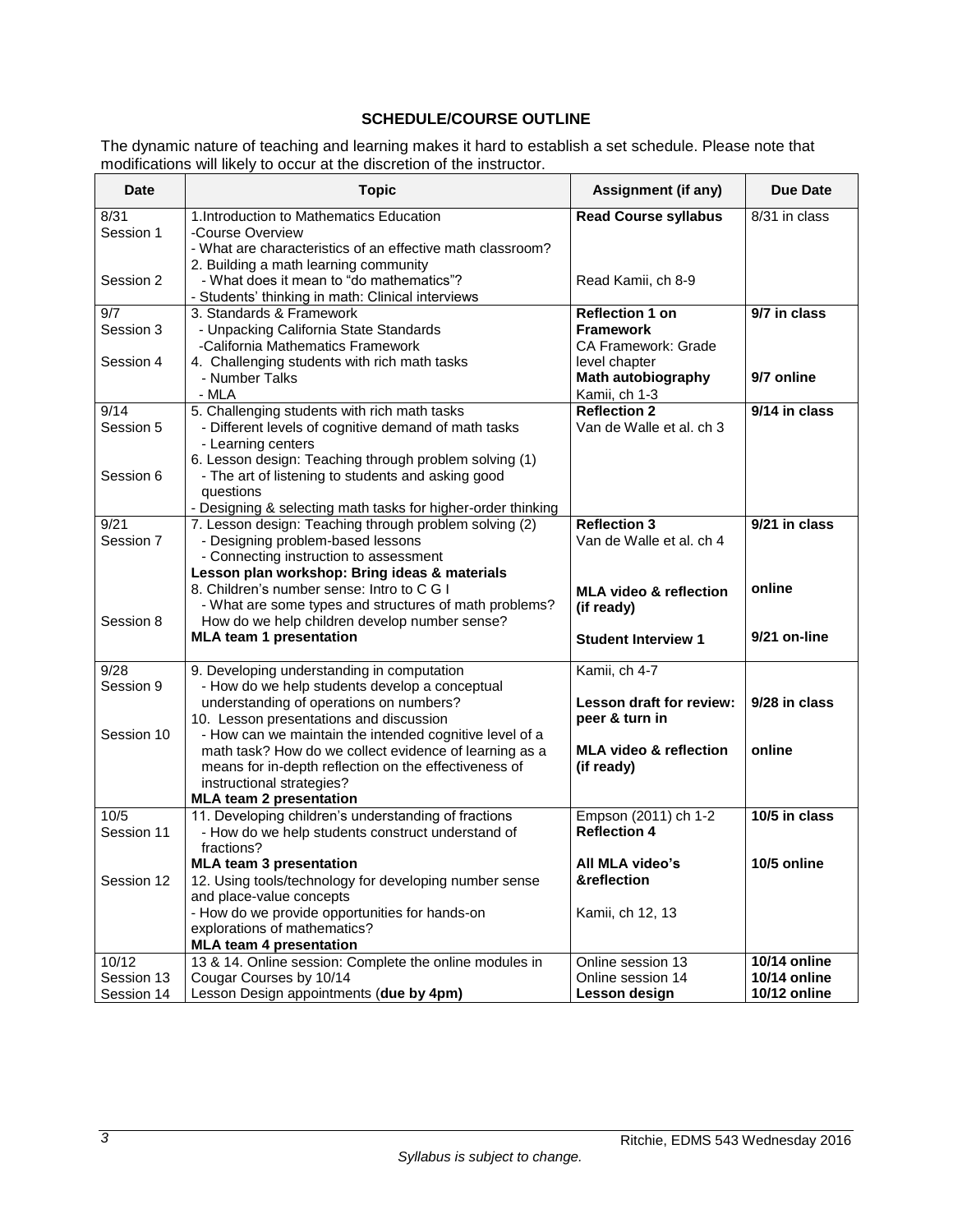| Date                | <b>Topic</b>                                                                                                                           | Assignment (if any)                                                     | Due Date                       |
|---------------------|----------------------------------------------------------------------------------------------------------------------------------------|-------------------------------------------------------------------------|--------------------------------|
| 10/19<br>Session 15 | 15. Teaching for conceptual understanding: The case of<br>algebraic thinking<br>- Children's understanding and misunderstanding of the | <b>Reflection 5: equal sign</b><br>survey<br><b>Student interview 2</b> | 10/19 in class<br>10/19 online |
|                     | equal sign. How can we improve children's relational<br>understanding of math?<br><b>MLA team 5 presentation</b>                       | Carpenter et al. (2003)<br>$ch2-3$                                      |                                |
| Session 16          | 16. Socio-political issues in math education<br>- How is math education related to social justice?                                     | Peterson (2006)<br>Gutstein (2005)                                      |                                |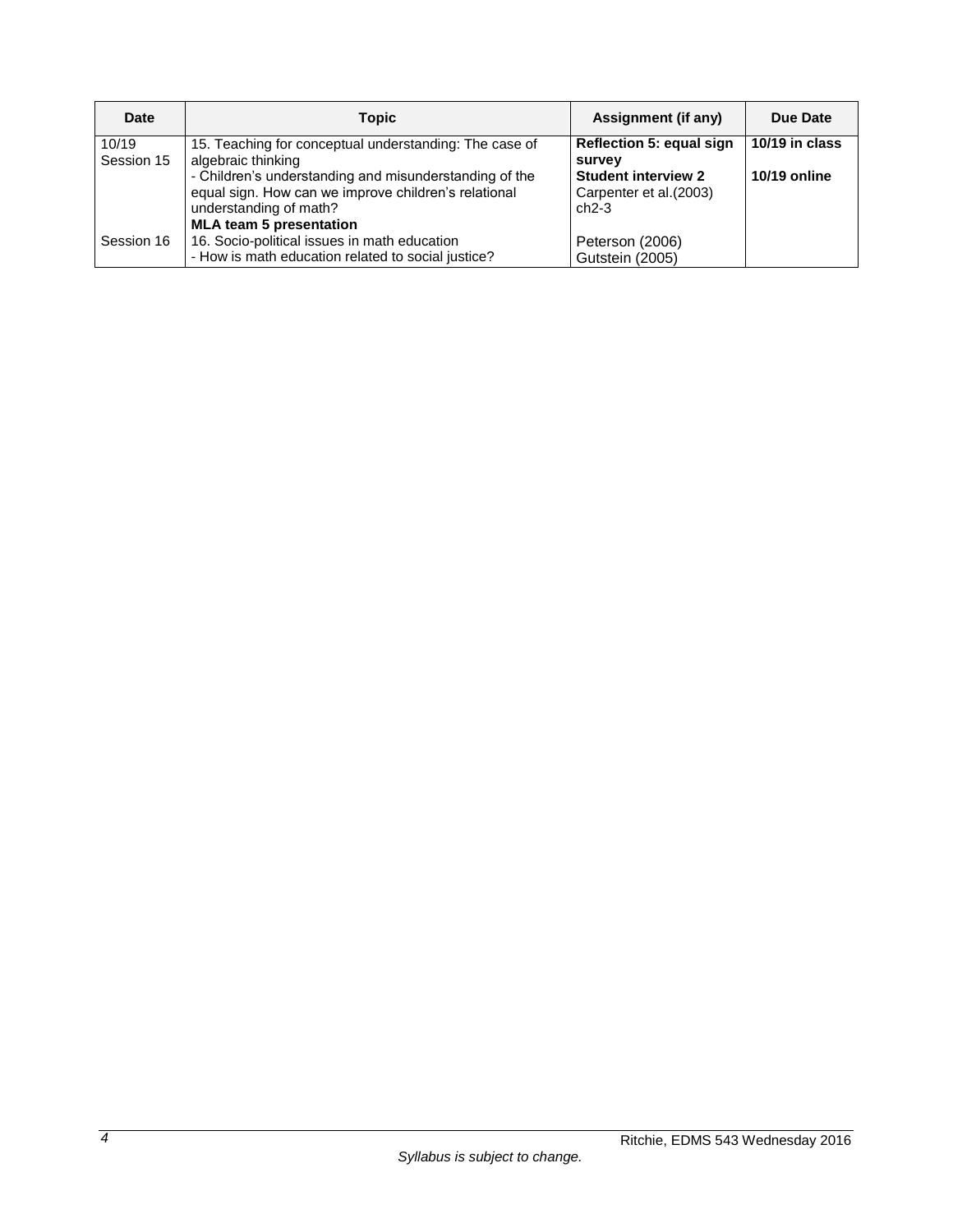## **COURSE REQUIREMENTS AND GRADED COURSE COMPONENTS**

## **Course Assignments**

Teaching and learning require engaged and reflective participants. It is essential that you prepare carefully for class, be ready to discuss readings and assignments thoughtfully, and actively participate in all class activities. Here is a list of the assignments and requirements, followed by descriptions of each of them:

| <b>Assignment</b>                       | <b>Points</b> | <b>Due Date</b> |
|-----------------------------------------|---------------|-----------------|
| Mathematics Autobiography               |               | 9/7             |
| Reflections                             | 20            | ongoing         |
| <b>Clinical Student Interviews</b>      | 20            | 9/21, 10/19     |
| Lesson Design                           | 25            | Draft 9/28;     |
|                                         |               | Revision 10/12  |
| Mathematics Learning Activity (MLA)     | 15            | Varies          |
| MLA Video & Reflection                  | 5             | 10/5            |
| <b>Online Modules</b>                   | 10            | varies          |
| Professional Dispositions/Participation | 10            | ongoing         |

*Mathematics Autobiography*— This assignment will not be graded but will count as part of your participation grade.

Write a 2-to-3-page reflection (double-spaced) on your experience as a mathematics student (you can start at kindergarten if you wish!). Position yourself concerning how "good" you are in math. Discuss your feelings about math and your perception of yourself as a math learner. Did you feel you were an active participant in your math classes, or you felt that you were mostly an outsider? Did you see personal meanings/purposes in math or just to get a grade and move on? If there has been a change in your view of math, please describe your old and new perspectives.

*Reflections*— Each week you will reflect on the readings, observations, or our class activities. You will bring and submit a reflection *during class*. The focus will be on how you make sense of the information rather than a summary. The purpose of the reflections is to prepare you for class discussion and to reflect on your own experiences, beliefs, and theories about mathematics education. There will be time for discussion of the readings so it is imperative that you do the readings each week. The way in which you are asked to reflect may change week to week. These reflections are due in class.

*Clinical Student Interviews* – The purpose is to gain insight into students' mathematical thinking and understanding, to learn how to effectively pose questions and interpret the meaning of students' responses, and to provide you with an opportunity to interact with students. You will conduct two clinical interviews. In each interview, you will assess a student's understanding of mathematics and problem solving skills. Interview protocols with sample problems are provided, but you are encouraged to use your own invention with instructor approval. You will pose mathematical problems/tasks for the student to solve. You will ask the student to explain his or her thinking, so you may gain insight into his or her mathematical understanding and strategies. For each interview, you need to submit a 2-to-3-page reflective report. Please also include the student's written work (if available). In addition, you may need to share/present your interview findings in class. See the Student Interview Guidelines and a sample interview on Cougar Courses.

*Lesson Design*— You will design a *problem-based* math lesson. The lesson needs to focus on *student thinking* and *interaction* (Kamii, 2000). It needs to be aligned with Van de Walle's "teaching through problem solving" framework and requires a higher-level cognitive demand. You are strongly encouraged but not required to (1) implement the lesson in your clinical teaching classroom; (2) videotape the lesson implementation as it is a powerful means for an in-depth analysis of the effectiveness of the lesson and student learning.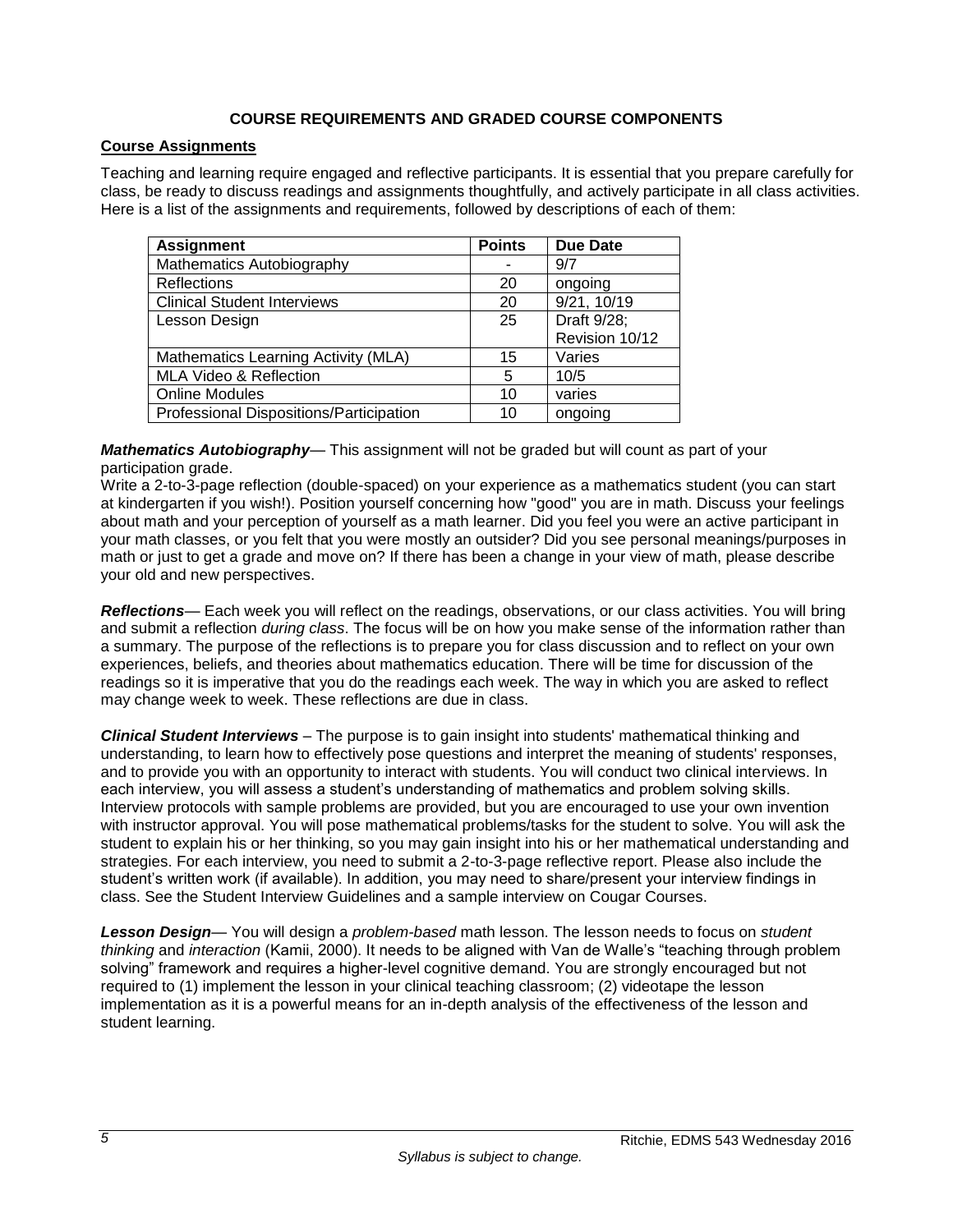*Mathematics Learning Activity (MLA)* -- In the context of this course, a MLA is a math activity, task, game, problem, and so on that students can complete in 10-20 minutes. It is like a mini lesson or a component of a larger lesson or unit. You will select or design a MLA and conduct it with (a) your fellow teacher candidates AND (b) a group of students in your tutoring or clinical practice classroom. In other words, you will conduct your MLA twice— once in the EDMS class and once in an elementary school classroom. Given the short time frame of the course, you may or may not be able to practice your MLA in the EDMS class before you do it with kids.

Both Kamii's (2000) and Van de Walle, et al.'s (2013) books have many good math learning activities. You may also design your own activity. Your activity should be planned and/or adapted to show evidence of conceptual understanding or other higher-order thinking rather than merely memorization or procedures without understanding.

In the case of *(a) MLA in the 543 class*: We will get into MLA teams. Each team will have a date of presentation (see schedule above). You need to coordinate with your team members so that your MLAs will not be too similar. You will conduct your MLA with your peers that are not on the team in a learning center type format. For example, if your team has 5 members, there will be 5 math activities. Your team will set up 5 learning centers in our class. Each of you will conduct your activity at a learning center. The rest of the class will form into 5 groups, and they will rotate through the 5 learning centers/activities. It means that you have the opportunity to do your activity 5 times, and chances are you will modify the activity to meet the participants' needs. Each individual activity should take about 10 minutes (for your peer teacher candidates). Therefore, if the activity as the way it is described is too short or too long, you need to adapt it to fit the time frame.

In the case of *(b) teaching your MLA to a group of elementary school students*: you need to talk to the classroom teacher and find a group of students for your MLA. The "group" can be a small group (minimum of 4 students), a bigger group, or even the entire class. You will discuss with the classroom teacher and identify an appropriate MLA for the group of students. You need to videotape your MLA implementation and reflect on students' learning and interaction. You will submit the video (for example, you may save your video in your Google Drive, YouTube, or Dropbox and submit a sharable link to the video). You will also submit a reflection paper.

**Online Modules**— There will be a few online sessions. You need to complete a learning module for each online session. The modules will be posted on Cougar Courses.

*Professional Dispositions & Participation*— You are expected to actively participate in in-class and online discussions, group work, presentations, and hands-on activities throughout the course. A positive professional disposition includes a willingness to consider and discuss new ideas objectively, curiosity, perseverance, and seriousness about improving one's self as a teacher. It can also include a sense of humor and social intelligence (e.g., the tact and ability to make others feel comfortable and to contribute).

## **Assignment Policy**

All assignments, requirements, due dates, and scoring rubrics will be available through Cougar Courses. You are responsible to track your grades and progress in the course. In order to successfully complete this course, all assignments must be completed at an acceptable level noted on assignment directions and rubrics. Each written assignment is expected to have a clear organizational presentation and be free of grammar, punctuation, or spelling errors. There will be a reduction in points for the above-mentioned errors. All assignments are due by the beginning of class on the due date, unless specified otherwise. Reading reflections are typically due in class.

*Late assignment policy*: 10% deduction for being one day late, 20% deduction two days late, 30% deduction three days late, and so on. After a week, no assignments will be accepted. If extraordinary circumstances occur, please contact the instructor BEFORE the deadline.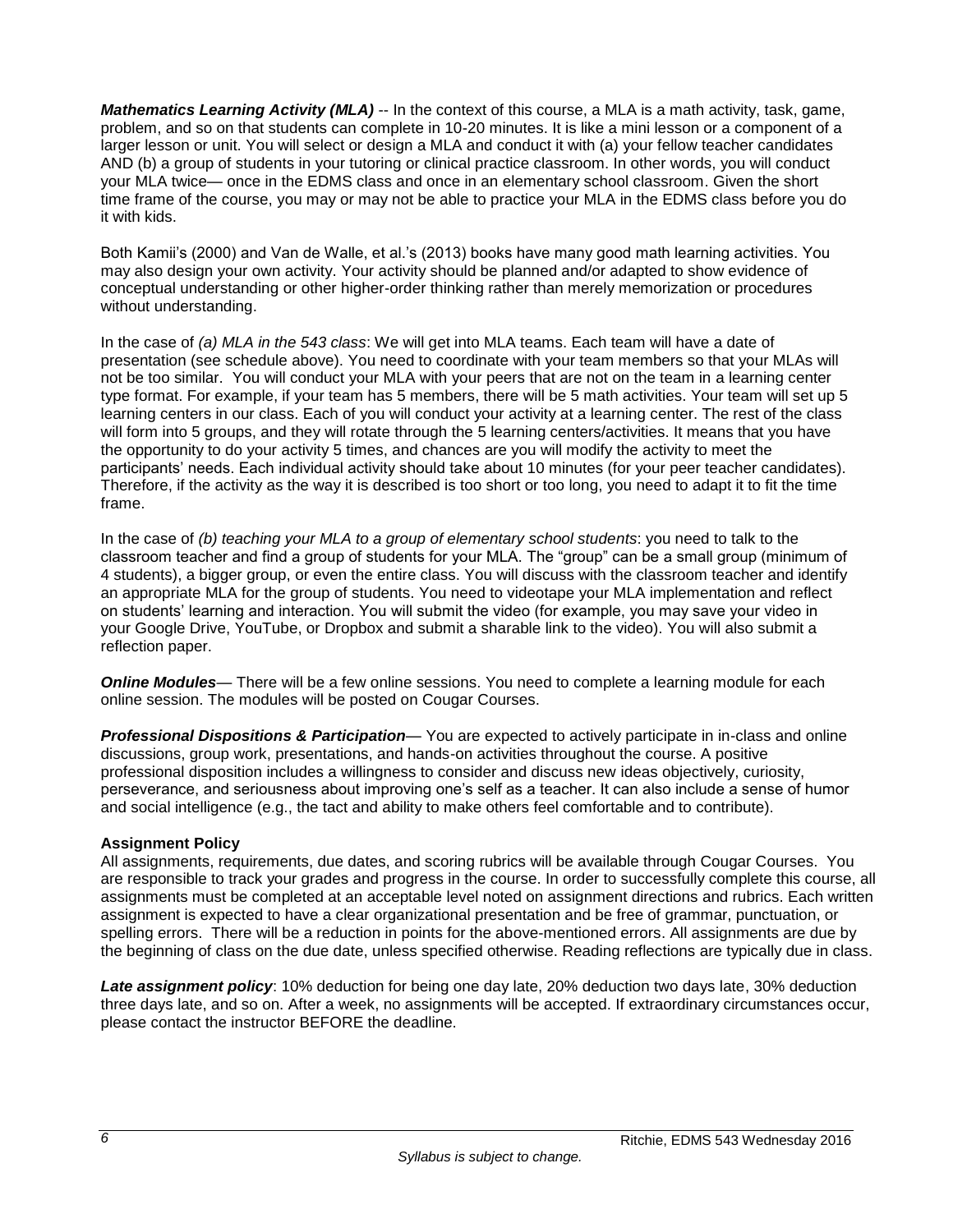## **Grading Standards**

|                   | Final grades are calculated on the standard of: |               |               |
|-------------------|-------------------------------------------------|---------------|---------------|
| A: 93% - 100%     | A-: 90% - 92%                                   | B+: 87% - 89% | B: 83% - 86%  |
| $B - 80\% - 82\%$ | C+: 77% - 79%                                   | C: 73% - 76%  | C-: 70% - 72% |
| $D: 60\% - 69\%$  | F: below 60                                     |               |               |

Failure to complete this course with a grade of C+ or higher will prohibit a teacher candidate from continuing the teaching credential program. There is not a final exam in this course.

### **Final Exam Statement**

There will be no final exam.

### **School of Education/Course Attendance Policy**

Due to the dynamic and interactive nature of courses in the School of Education, all candidates (course participants) are expected to attend all classes and participate actively. At a minimum, candidates (course participants) must attend more than 80% of class time, or s/he may not receive a passing grade for the course at the discretion of the instructor. Individual instructors may adopt more stringent attendance requirements. Should the candidate (course participants) have extenuating circumstances, s/he should contact the instructor as soon as possible. *(Adopted by the COE Governance Community, December, 1997).*

**This course:** Teacher education is a professional preparation program. Therefore, candidates missing more than one class session (half day) cannot earn an A or A-. Candidates missing more than two class sessions cannot earn a B or B+. Candidates missing more than three classes cannot earn a C+. Arriving late or leaving early by more than 20 minutes counts as an absence. Notifying the instructor does not constitute an excuse. All assignments must be turned in on due date even in case of an absence.

### **Policy on Late/Missed Work**

10% deduction for being one day late, 20% deduction two days late, 30% deduction three days late, and so on. After a week, no assignments will be accepted. If extraordinary circumstances occur, please contact the instructor BEFORE the deadline.

## **GENERAL CONSIDERATIONS**

## **CSUSM Academic Honesty Policy**

Students will be expected to adhere to standards of academic honesty and integrity, as outlined in the Student Academic Honesty Policy. All assignments must be original work, clear and error-free. All ideas/material that are borrowed from other sources must have appropriate references to the original sources. Any quoted material should give credit to the source and be punctuated accordingly.

Academic Honesty and Integrity: Students are responsible for honest completion and representation of their work. Your course catalog details the ethical standards and penalties for infractions. There will be zero tolerance for infractions. If you believe there has been an infraction by someone in the class, please bring it to the instructor's attention. The instructor reserves the right to discipline any student for academic dishonesty, in accordance with the general rules and regulations of the university. Disciplinary action may include the lowering of grades and/or the assignment of a failing grade for an exam, assignment, or the class as a whole.

Incidents of Academic Dishonesty will be reported to the Dean of Students. Sanctions at the University level may include suspension or expulsion from the University.

Refer to the full Academic Honesty Policy at: [http://www.csusm.edu/policies/active/documents/Academic\\_Honesty\\_Policy.html](http://www.csusm.edu/policies/active/documents/Academic_Honesty_Policy.html)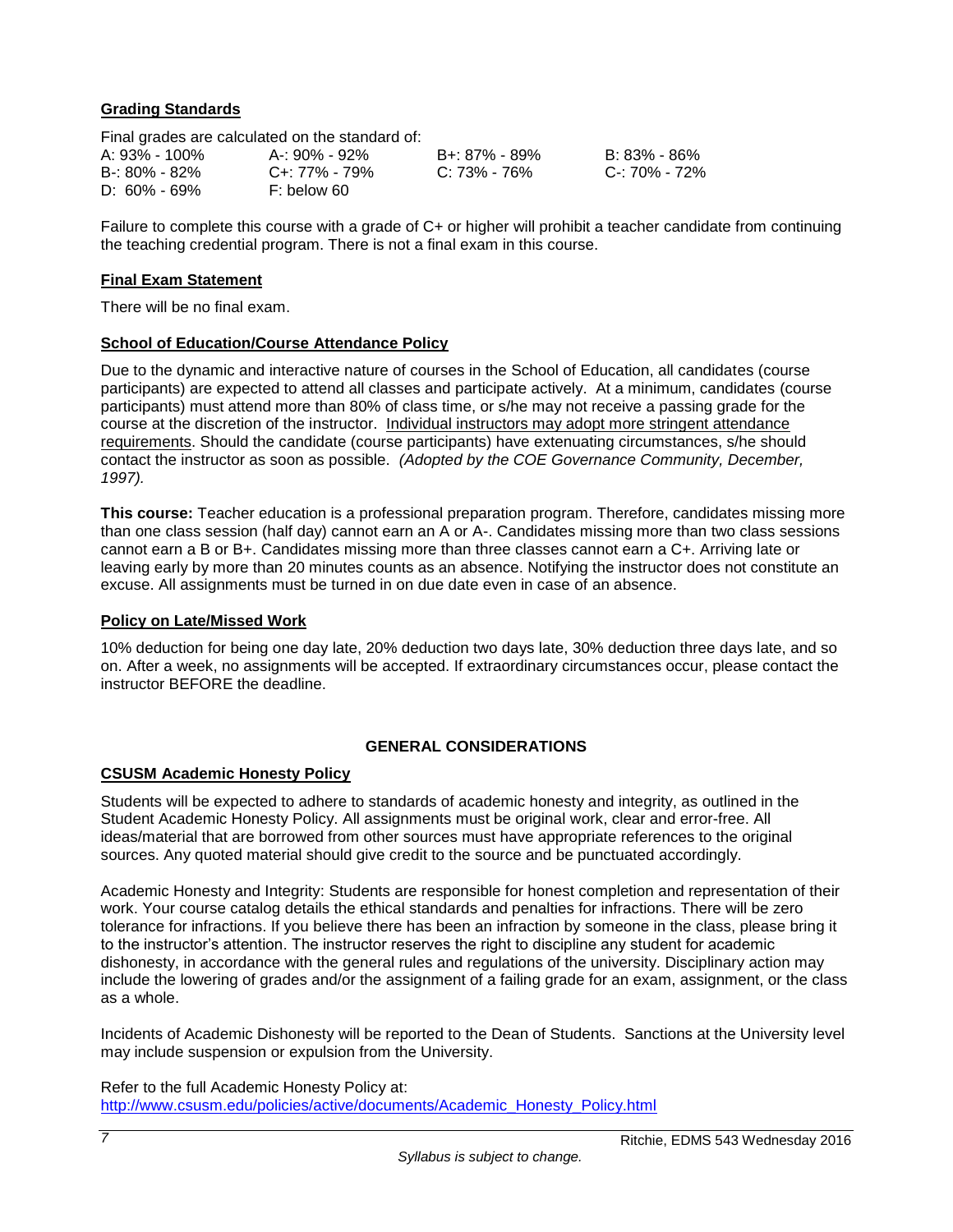# **Plagiarism**

As an educator, it is expected that each candidate (course participant) will do his/her own work, and contribute equally to group projects and processes. Plagiarism or cheating is unacceptable under any circumstances. If you are in doubt about whether your work is paraphrased or plagiarized see the Plagiarism Prevention for Students website [http://library.csusm.edu/plagiarism/index.html.](http://library.csusm.edu/plagiarism/index.html) If there are questions about academic honesty, please consult the University catalog.

## **Students with Disabilities Requiring Reasonable Accommodations**

Students with disabilities who require reasonable accommodations must be approved for services by providing appropriate and recent documentation to the Office of Disabled Student Services (DSS). This office is located in Craven Hall 4300, and can be contacted by phone at (760) 750-4905, or TTY (760) 750- 4909. Students authorized by DSS to receive reasonable accommodations should meet with their instructor during office hours or, in order to ensure confidentiality, in a more private setting.

## **Credit Hour Policy Statement**

Per the University Credit Hour Policy, students are expected to spend a minimum of 11 hours outside of the classroom each week because this is a 3-unit course in an 8-week timeframe. The course has a few online sessions. The online tasks are designed to reflect an appropriate amount of time needed for the course credit.

## **All University Writing Requirement**

The CSUSM writing requirement of 2500 words is met through the completion of course assignments. Therefore, all writing will be looked at for content, organization, grammar, spelling, and format. For this class please use APA Manual, 6th edition (see a guide at [http://owl.english.purdue.edu/owl/section/2/10/\)](http://owl.english.purdue.edu/owl/section/2/10/).

## **Course Format**

This course is considered a hybrid (HY) course. The combination of face-to-face time, out-of-class time associated with the face-to-face sessions, and on-line work will total at least 45 hours per unit of credit.

## Necessary Technical Competency Required of Students

This course has a few online sessions. To successfully complete online activities, you need to use Cougar Courses (download course documents, watch presentations and videos, upload your assignments, post discussion responses and reply to peers' posts, join online chats, etc.). You need to use e-mail effectively and know how to attach files. It is best that you know how to make minor configuration changes in a Web browser (change font sizes, open and close tabs, allow or disable pop-ups and plug-ins, enable Cookies and JavaScript, etc.). In addition, you are expected to use office applications (such as a word processor, a presentation tool, a spreadsheet tool, an image viewer, a PDF reader, etc.), engage in collaboration and file sharing (such as Dropbox and/or Google Drive & Apps), and apply Web literacy skills (conduct an effective search with a search engine, evaluate trustworthiness of web content, understand copyrights). Lastly, you may need to troubleshoot basic hardware and software problems.

## **Contact Information for Technical Support Assistance**

If you need any technical support, contact IITS Student Help Desk[:](http://www.csusm.edu/sth/) [http://www.csusm.edu/sth/.](http://www.csusm.edu/sth/)

## **Electronic Communication Protocol**

Electronic correspondence is a part of your professional interactions. If you need to contact the instructor, email is often the easiest way to do so. It is my intention to respond to all received e-mails in a timely manner. Please be reminded that e-mail and on-line discussions are a very specific form of communication, with their own nuances and etiquette. For instance, electronic messages sent in all upper case (or lower case) letters, major typos, or slang, often communicate more than the sender originally intended. With that said, please be mindful of all e-mail and on-line discussion messages you send to your colleagues, to faculty members in the School of Education, or to persons within the greater educational community. All electronic messages should be crafted with professionalism and care.

Things to consider: